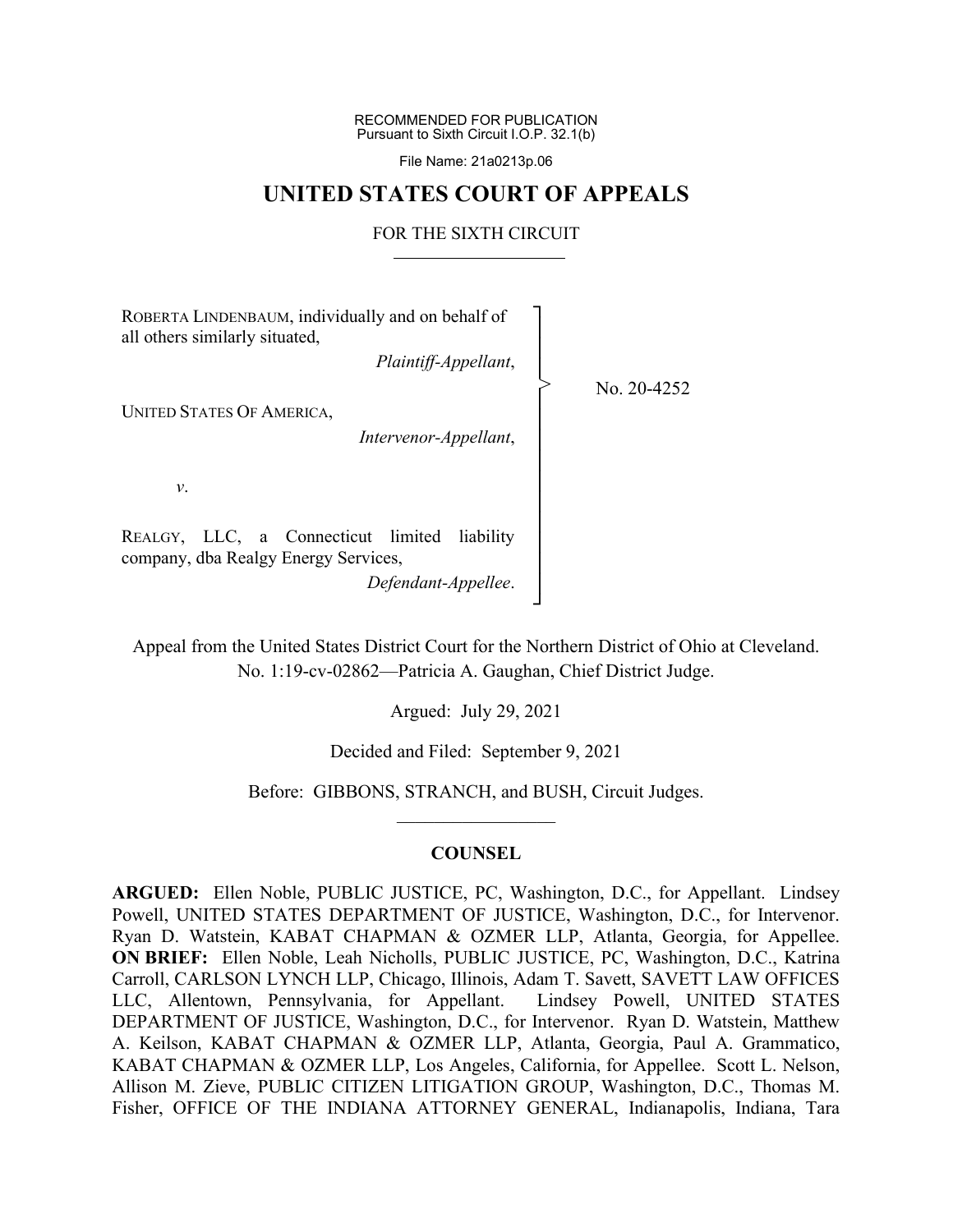Twomey, NATIONAL CONSUMER LAW CENTER, Boston, Massachusetts, David J. Carey, AMERICAN CIVIL LIBERTIES UNION OF OHIO FOUNDATION, Columbus, Ohio, Jessica L. Ellsworth, HOGAN LOVELLS US LLP, Washington, D.C., Roman Martinez, LATHAM & WATKINS LLP, Washington, D.C., Michael H. Pryor, BROWNSTEIN HYATT FARBER SCHRECK, LLP, Washington, D.C., Shay Dvoretzky, Parker A. Rider-Longmaid, SKADDEN, ARPS, SLATE, MEAGHER & FLOM LLP, Washington, D.C., for Amici Curiae.

# **OPINION**  $\mathcal{L}_\text{max}$

 $\frac{1}{2}$ 

JOHN K. BUSH, Circuit Judge. Courts do not rewrite, amend, or strike down statutes. We only "say what the law is." *Marbury v. Madison*, 5 U.S. (1 Cranch) 137, 177 (1803). The district court held that a court conducting severability analysis defies that time-honored rule and instead "eliminat[es]" part of a statute. *Lindenbaum v. Realgy, LLC*, 497 F. Supp. 3d 290, 297 (N.D. Ohio 2020). It does not. We therefore reverse.

## I.

In 1991, Congress prohibited almost all robocalls to cell phones and landlines. *Barr v. Am. Ass'n of Pol. Consultants*, *Inc. (AAPC)*, 140 S. Ct. 2335, 2344 (2020) (plurality opinion); 47 U.S.C. § 227(b)(1)(B). That seemed to change in 2015, when Congress attempted to enact an amendment to those broad prohibitions to allow robocalls if they were made "solely to collect a debt owed to or guaranteed by the United States." 47 U.S.C.  $\S 227(b)(1)(A)(iii)$ , (b)(1)(B).

The amendment, however, was unconstitutional. So held the Supreme Court in *AAPC*. The Court determined that adding the exemption for government-debt robocalls would cause impermissible content discrimination. *AAPC*, 140 S. Ct. at 2347 (plurality opinion); *id.* at 2357 (Sotomayor, J., concurring in the judgment); *id.* at 2363 (Gorsuch, J., concurring in part and dissenting in part). The Court also held that the exception was severable from the rest of the restriction, leaving the general prohibition intact. *Id.* at 2356 (plurality opinion); *id.* at 2357 (Sotomayor, J., concurring in the judgment); *id.* at 2363 (Breyer, J., concurring in part and dissenting in part). During its severability analysis, the three-justice plurality offered a brief footnote musing on the liability of parties who made robocalls between the exception's enactment and the Court's *AAPC* decision. *Id.* at 2355 n.12 (plurality opinion). Those justices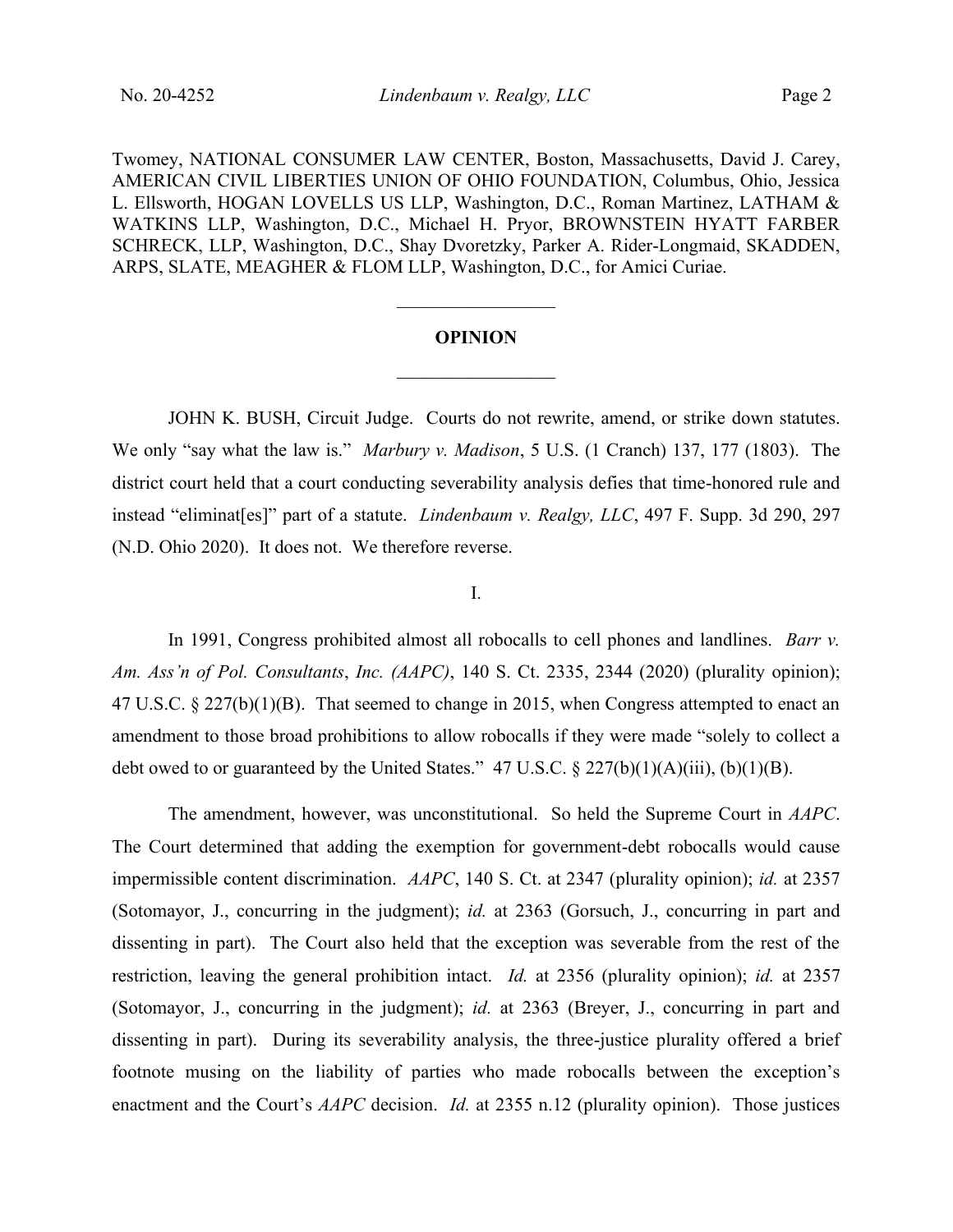thought that "no one should be penalized or held liable for making robocalls to collect government debt after the effective date of the 2015 government-debt exception," but that their decision "does not negate the liability of parties who made robocalls covered by the robocall restriction."**<sup>1</sup>** *Id.*

In late 2019 and early 2020, Roberta Lindenbaum received two robocalls from Realgy, LLC advertising its electricity services. She sued, alleging violations of the robocall restriction. After the Supreme Court decided *AAPC*, Realgy moved to dismiss the case for lack of subjectmatter jurisdiction. The district court granted the motion. It reasoned that severability is a remedy that operates only prospectively, so the robocall restriction was unconstitutional and therefore "void" for the period the exception was on the books. *Lindenbaum*, 497 F. Supp. 3d at 298–99. Because it was "void," the district court believed, it could not provide a basis for federal-question jurisdiction. *Id.* at 299. Lindenbaum timely appealed. The United States intervened in support of Lindenbaum to defend its statute.

#### II.

Realgy moved to dismiss for lack of subject-matter jurisdiction under Federal Rule of Civil Procedure 12(b)(1), but its motion "is more accurately considered a Rule 12(b)(6) motion to dismiss for failure to state a claim." *Orion Marine Constr., Inc. v. Carroll*, 918 F.3d 1323, 1330 (11th Cir. 2019); *cf. Tackett v. M&G Polymers, USA, LLC*, 561 F.3d 478, 488 (6th Cir. 2009) (treating a motion to dismiss as a motion for summary judgment). After all, a district court has jurisdiction when "the right of the petitioners to recover under their complaint will be sustained if the Constitution and laws of the United States are given one construction and will be defeated if they are given another." *Steel Co. v. Citizens for a Better Env't*, 523 U.S. 83, 89 (1998) (quoting *Bell v. Hood*, 327 U.S. 678, 685 (1946)). That is the case here. If Lindenbaum's arguments about the continuing vitality of the robocall restriction from 2015 to 2020 are correct, she is entitled to relief. So we will treat the district court's dismissal as one under Rule 12(b)(6)

**<sup>1</sup>**No other justice indicated agreement with that dictum, so it is relevant only to the extent of its power to persuade. *See Fed. Express Corp. v. Tenn. Pub. Serv. Comm'n*, 925 F.2d 962, 966 n.2 (6th Cir. 1991) ("[A] concurring opinion has no binding authority.").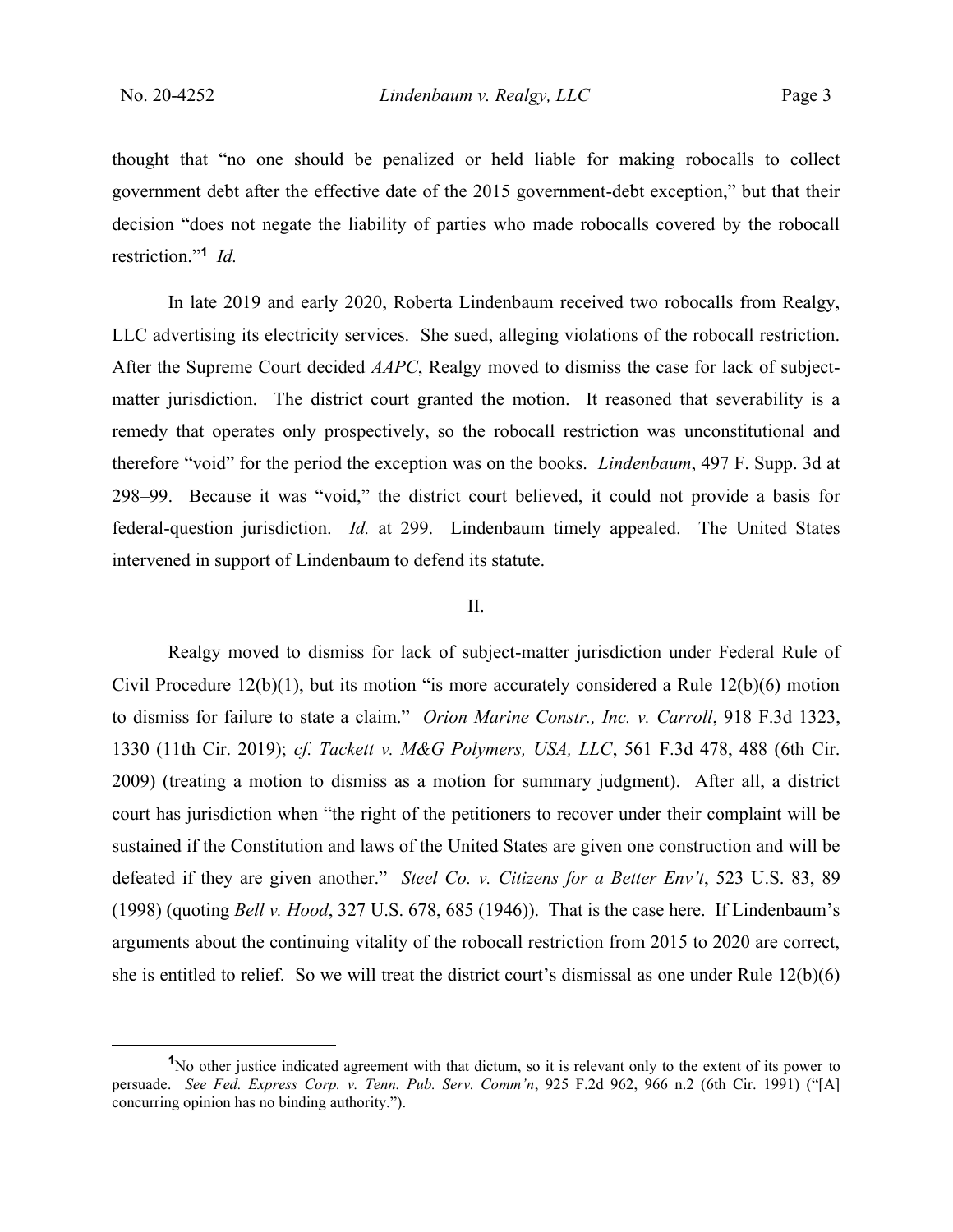and review it de novo, assuming all facts in the complaint to be true. *West v. Ky. Horse Racing Comm'n*, 972 F.3d 881, 886 (6th Cir. 2020).

#### III.

On the merits, Realgy contends that severability is a remedy that fixes an unconstitutional statute, such that it can only apply prospectively. As a fallback, it argues that if it can be held liable for the period from 2015 to 2020, but government-debt collectors who lacked fair notice of the unlawfulness of their actions cannot, it would recreate the same First Amendment violation the Court recognized in *AAPC*. Neither argument has merit.

#### A. SEVERABILITY

The judicial power is the "power . . . to decide" cases through "dispositive judgments." *Plaut v. Spendthrift Farm, Inc.*, 514 U.S. 211, 218–19 (1995) (cleaned up). When making those judgments, we must determine the legal rule that applies to the parties before us. That requires us to "say what the law is." *Marbury*, 5 U.S. at 177. And to say what the law is, we must exercise "the negative power to disregard an unconstitutional enactment." *Massachusetts v. Mellon*, 262 U.S. 447, 488 (1923). After disregarding unconstitutional enactments, we then determine what (if anything) the statute means in their absence—what is now called "severability" analysis. *See Tilton v. Richardson*, 403 U.S. 672, 684 (1971). But those steps are all part of explaining what the statute "has meant continuously since the date when it became law" and applying that meaning to the parties before us. *Rivers v. Roadway Express, Inc.*, 511 U.S. 298, 313 n.12 (1994). Courts do not change statutes.

Instead, as the Supreme Court has made clear in recognizing the power of judicial review, the Constitution itself displaces unconstitutional enactments: "a legislative act contrary to the constitution is not law" at all. *Marbury*, 5 U.S. at 177; *see also Ex parte Siebold*, 100 U.S. 371, 376 (1879). This foundational principle of law is far from the "legal fiction" Realgy argues it to be—the Court continues to reaffirm that principle to this day. *See Collins v. Yellen*, 141 S. Ct.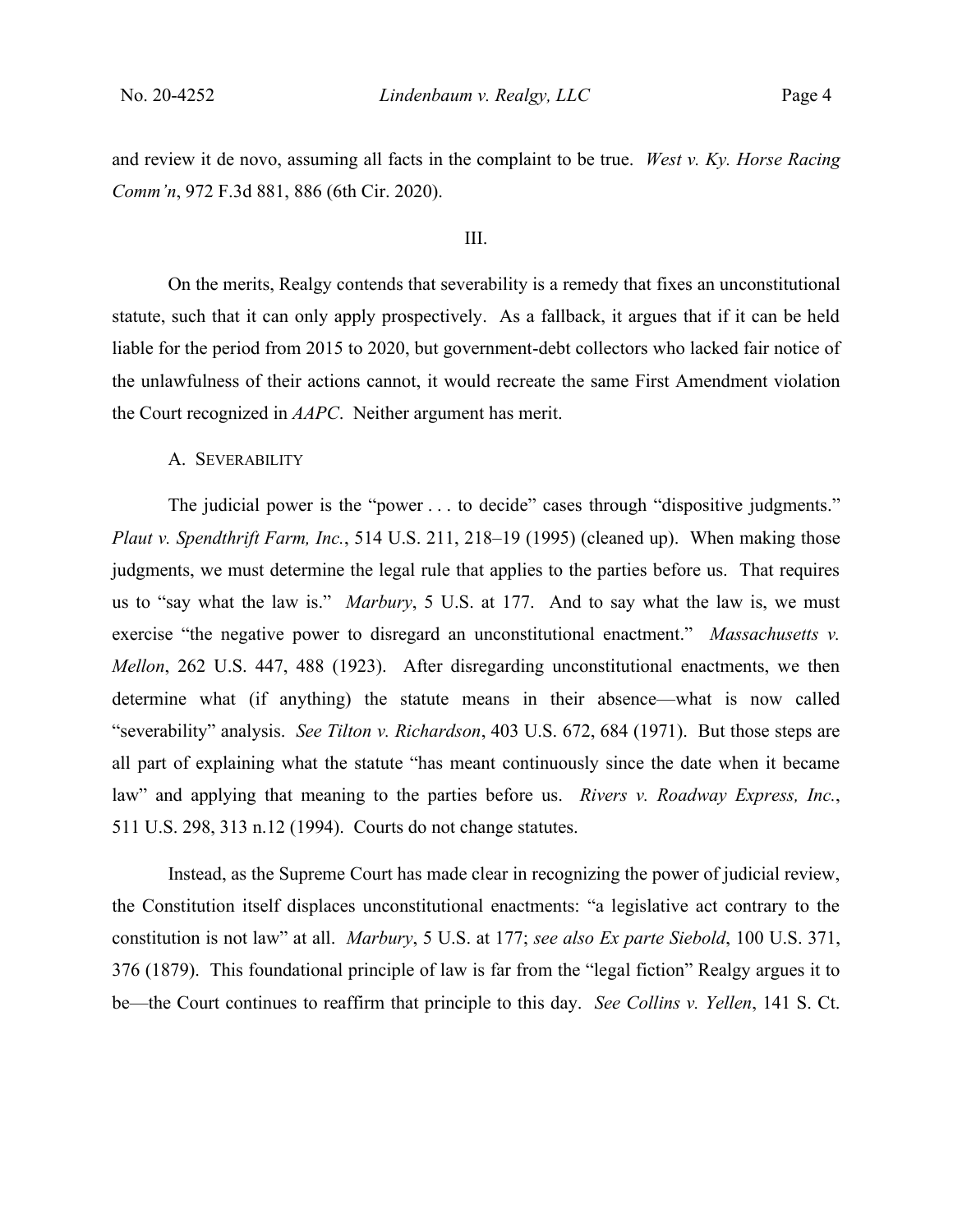1761, 1788–89 (2021) ("[T]he Constitution automatically displaces any conflicting statutory provision from the moment of the provision's enactment . . .").**<sup>2</sup>**

Because unconstitutional enactments are not law at all, it follows that a court conducting severability analysis is interpreting what, if anything, the statute has meant from the start in the absence of the always-impermissible provision. *See Tilton*, 403 U.S. at 684 (citing *Champlin Ref. Co. v. Corp. Comm'n*, 286 U.S. 210, 234 (1932)). The Court's standard for severability questions supports that understanding. It looks to Congress's intent, a hallmark of any federal statutory interpretive endeavor. *See Murphy v. NCAA*, 138 S. Ct. 1461, 1482 (2018). And when assessing the severability of state statutes, the court looks to the intent of the state legislature. *See Leavitt v. Jane L.*, 518 U.S. 137, 139 (1996) (per curiam). If severability were a remedy for violation of the federal constitution, then federal courts could do it without reference to state law; because it is interpretive, federal courts must apply the state's law of severability.

Therefore, like any judicial interpretation, a court's severability analysis is subject to the "fundamental rule of 'retrospective operation' that has governed '[j]udicial decisions . . . for near a thousand years.'" *Harper v. Va. Dep't of Tax'n*, 509 U.S. 86, 94 (1993) (alterations in original) (quoting *Kuhn v. Fairmont Coal Co.*, 215 U.S. 349, 372 (1910) (Holmes, J., dissenting)).

Realgy's argument that severance is instead a remedy misconstrues the nature of remedies. Remedies consist of "an injunction, declaration, or damages." *See AAPC*, 140 S. Ct. at 2351 n.8 (plurality opinion).**<sup>3</sup>** Further, that "[t]he relief the complaining party requests does not circumscribe" the severability inquiry also demonstrates that it cannot be a remedy. *Levin v. Com. Energy, Inc.*, 560 U.S. 413, 427 (2010); *see also Sessions v. Morales-Santana*, 137 S. Ct. 1678, 1701 n.29 (2017) ("That Morales-Santana did not seek this outcome does not restrain the

**<sup>2</sup>**This principle makes the severability inquiry clearer in the case of an unconstitutional amendment. Because it is "a nullity," it is "powerless to work any change in the existing statute"; the original statute "must stand as the only valid expression of the legislative intent." *Frost v. Corp. Comm'n*, 278 U.S. 515, 526–27 (1929); *see also Truax v. Corrigan*, 257 U.S. 312, 342 (1921); *Eberle v. Michigan*, 232 U.S. 700, 705 (1914).

**<sup>3</sup>**The Court has, at times, described severance as a "remedy." *See, e.g.*, *Seila Law LLC v. Consumer Fin. Prot. Bureau*, 140 S. Ct. 2183, 2207 (2020); *United States v. Booker*, 543 U.S. 220, 245 (2005). But it still applied the rule its severability analysis generated to "all cases on direct review." *Booker*, 543 U.S. at 268. So the term "remedy" was used—admittedly confusingly—as shorthand for the interpretation Congress would have wanted had it known of the statute's constitutional problem, not in the traditional sense of a true remedy granted in a single case to make a party whole. *Id.* at 246.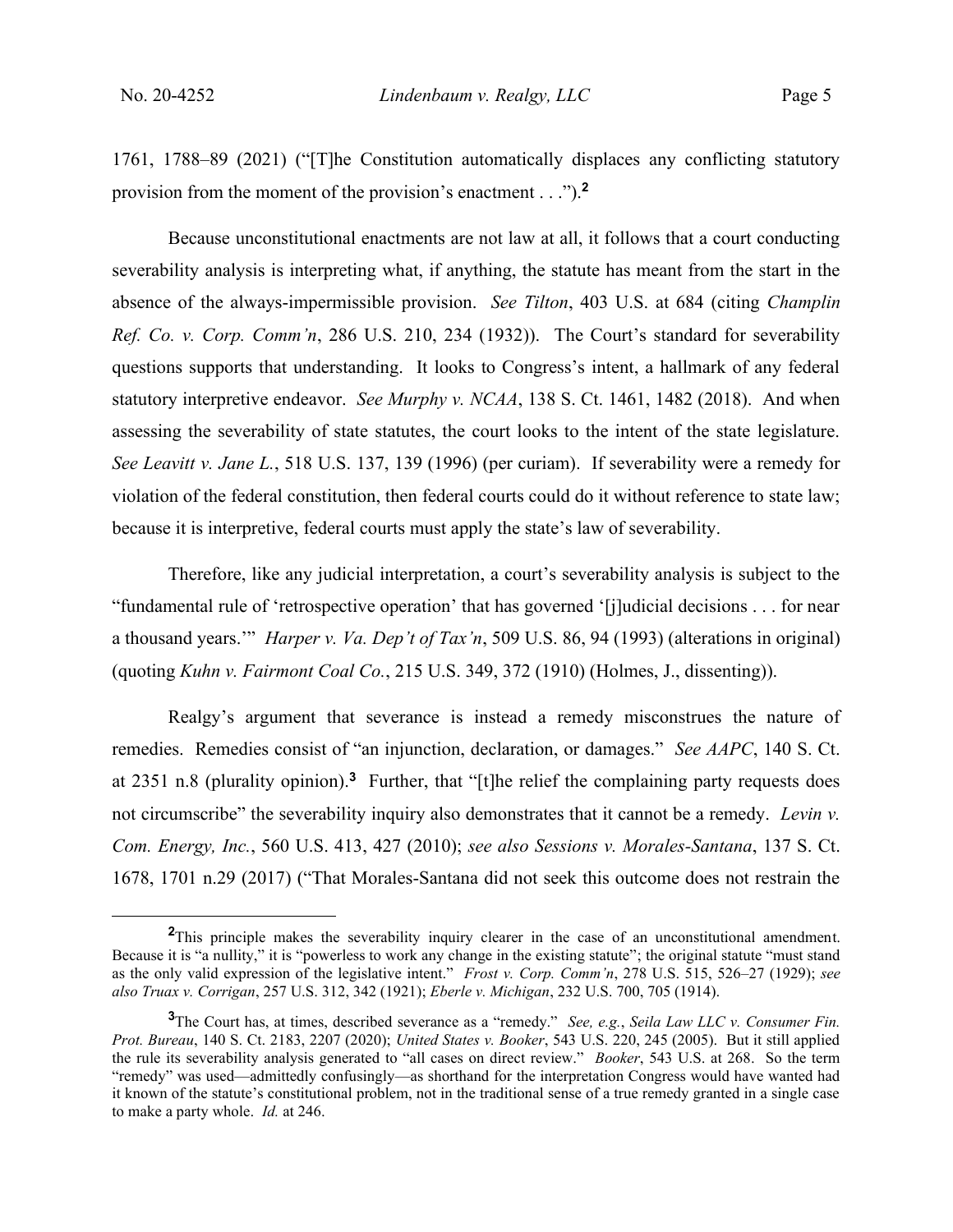Court's judgment. The issue turns on what the legislature would have willed."). In *AAPC*, the Court severed the exception in a way that gave AAPC none of the relief it sought. 140 S. Ct. at 2344 (plurality opinion); *id.* at 2365–66 (Gorsuch, J., concurring in part and dissenting in part) (criticizing that outcome). That cannot have been a remedy.

Because severance is not a remedy, it would have to be a legislative act in order to operate prospectively only. One district court that accepted arguments like Realgy's forthrightly acknowledged that premise, explaining that "a severability decision is quasi-legislative, and thereby prospective." *Cunningham v. Matrix Fin. Servs., LLC*, No. 4:19-CV-896, 2021 WL 1226618, at \*6 (E.D. Tex. Mar. 31, 2021). Realgy is less candid, but the cases on which it relies make the necessity of that premise equally clear. *Grayned v. City of Rockford*, for example, rejected an argument that a subsequent legislative amendment affected the "facial constitutionality of the ordinance in effect when appellant was arrested and convicted." 408 U.S. 104, 107 n.2 (1972); *see also Morales-Santana*, 137 S. Ct. at 1699 n.24 (describing *Grayned* as showing that "a defendant convicted under a law classifying on an impermissible basis may assail his conviction without regard to the manner in which the legislature might subsequently cure the infirmity"). Similarly, *Landgraf v. USI Film Products* dealt with the question whether a legislative enactment applies retroactively. 511 U.S. 244, 265 (1994). Neither has any bearing on this case. "Under our constitutional framework, federal courts do not sit as councils of revision, empowered to rewrite legislation in accord with their own conceptions of prudent public policy." *United States v. Rutherford*, 442 U.S. 544, 555 (1979). In short, severance is interpretation, not legislation.

To sum up, the district court erred in concluding that, in *AAPC*, the Supreme Court offered "a remedy in the form of eliminating the content-based restriction" from the TCPA. *Lindenbaum*, 497 F. Supp. 3d at 297. Instead, the Court recognized only that the Constitution had "automatically displace<sup>[d]"</sup> the government-debt-collector exception from the start, then interpreted what the statute has always meant in its absence. *See Collins*, 141 S. Ct. at 1788. That legal determination applies retroactively. *Harper*, 509 U.S. at 94.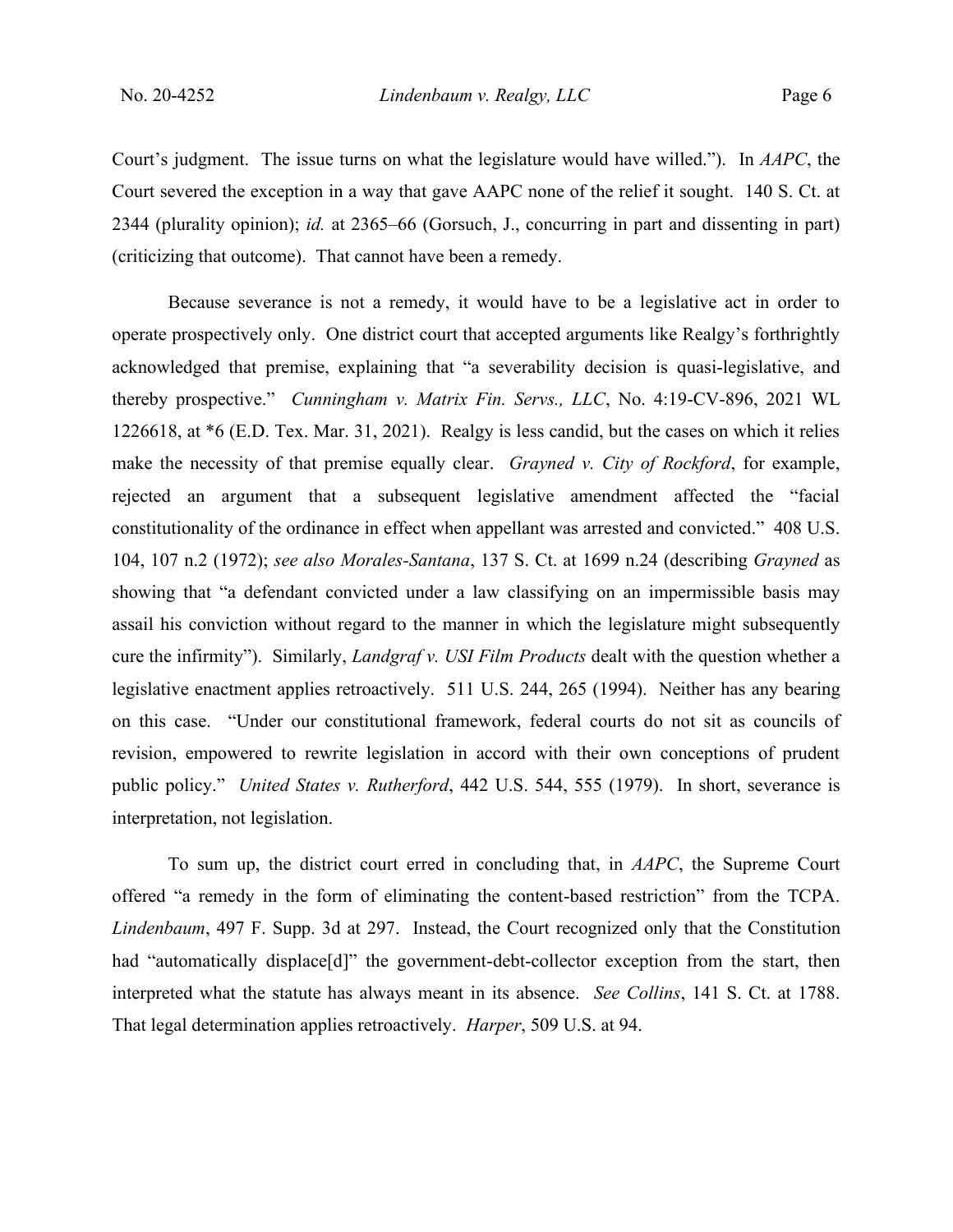#### B. FIRST AMENDMENT

There are exceptions to the general rule that judicial decisions apply retroactively. Sometimes, "a previously existing, independent legal basis (having nothing to do with retroactivity)" will preclude the application of a newly recognized rule. *Reynoldsville Casket Co. v. Hyde*, 514 U.S. 749, 759 (1995). Realgy argues that the First Amendment provides one such basis here. As a premise, it contends that government-debt collectors have a due-process defense to liability because they did not have fair notice of their actions' unlawfulness. If that is so, Realgy claims, then holding private-debt collectors liable would create the same contentdiscriminatory system that the Court held unconstitutional in *AAPC*: it would be liable, and government-debt collectors would not. We need not decide whether Realgy is correct about government-debt collectors because this case does not present the issue. Even assuming that it is correct, that does not create a First Amendment problem.

The First Amendment limits government regulation of speech. *Reed v. Town of Gilbert*, 576 U.S. 155, 163 (2015). In *AAPC*, it applied because the robocall restriction regulated speech. 140 S. Ct. at 2346 (plurality opinion). Here, by contrast, the centuries-old rule that the government cannot subject someone to punishment without fair notice is not tied to speech. *See, e.g.*, *Landgraf*, 511 U.S. at 282–83 (discussing that principle with regard to employer liability under Title VII); *Usery v. Turner Elkhorn Mining Co.*, 428 U.S. 1, 17–18 (1976) (same for retroactive liability for mining-based illnesses). Whether a debt collector had fair notice that it faced punishment for making robocalls turns on whether it reasonably believed that the statute expressly permitted its conduct. That, in turn, will likely depend in part on whether the debt collector used robocalls to collect government debt or non-government debt. But applying the speech-neutral fair-notice defense in the speech context does not transform it into a speech restriction.

## IV.

In 1982, the Supreme Court considered "[t]he principle that statutes operate only prospectively, while judicial decisions operate retrospectively" so obvious as to be "familiar to